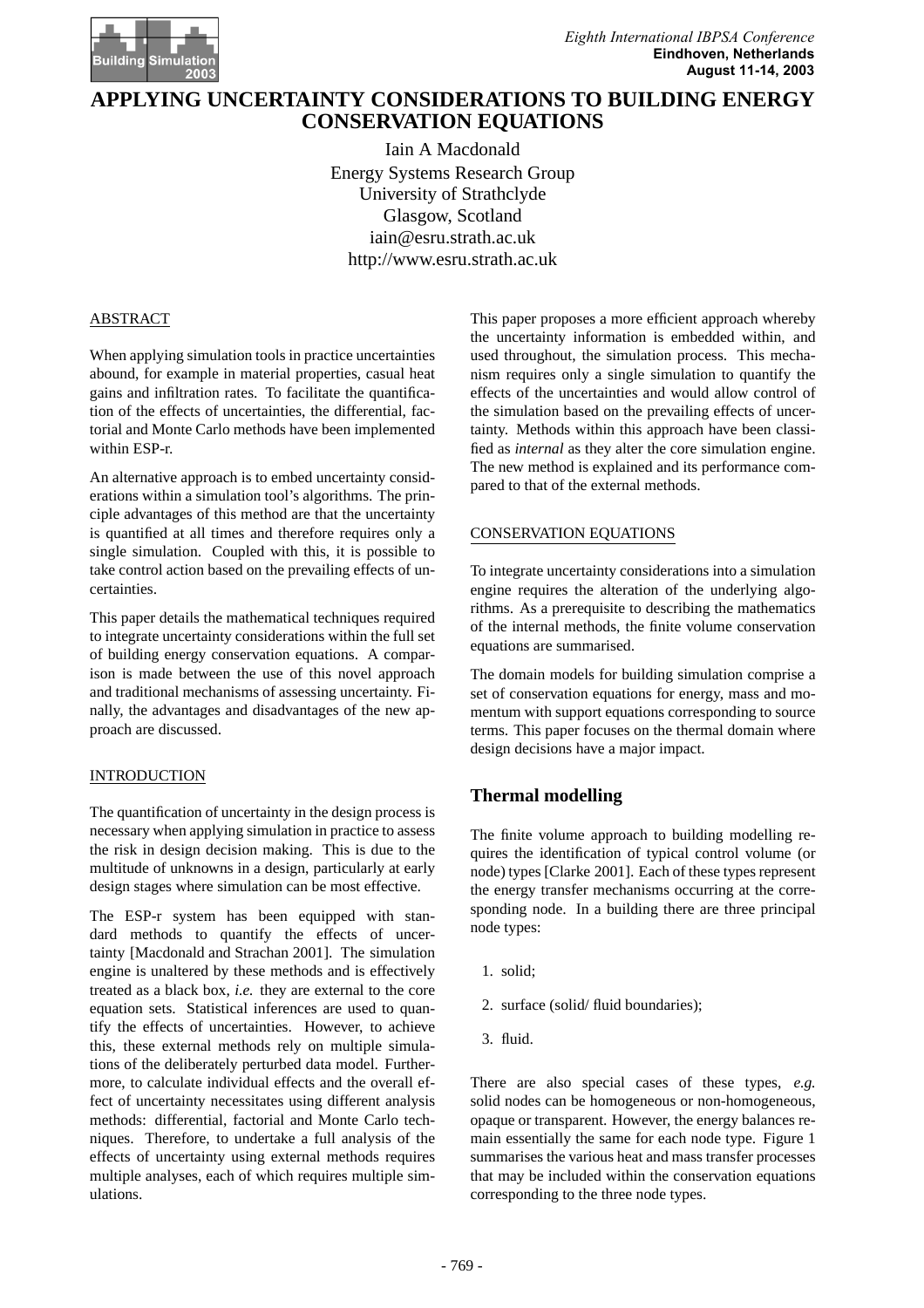

Figure 1: Building node types and heat flows.

To illustrate the uncertainty embedding process, this paper focuses on the energy balance for the solid node type.

### **Energy balance for solid nodes**

The available mechanisms for heat transfer in a solid node are shown in figure 2. If the solid construction is opaque then the solar flux will be zero.



Figure 2: One dimensional heat transfer mechanisms at a solid node.

The energy balance can be stated as:

$$
\left[\begin{array}{c}\text{Heat} \\ \text{stored} \\ \text{in volume}\end{array}\right] = \left[\begin{array}{c}\text{Net heat} \\ \text{conducted} \\ \text{into volume}\end{array}\right] + \left[\begin{array}{c}\text{Heat} \\ \text{generated} \\ \text{in volume}\end{array}\right],
$$

or mathematically

$$
\rho CV \frac{\partial \theta}{\partial t} = \sum_{i=1}^{n} k_i A_i \frac{\partial \theta}{\partial x} + q_{\text{generation}} + q_{\text{solar}} \quad (1)
$$

where  $\rho$  is the density  $(kg/m^3)$ , C the heat capacity  $(J/kgK)$ , V the volume of the node  $(m^3)$ ,  $\theta$  the temperature  $(K)$ ,  $t$  time  $(s)$ ,  $k$  the thermal conductivity  $(W/mK)$ , A the area normal to heat flow  $(m^2)$ , x the distance between nodes  $(m)$  and  $q_*$  is an additional heat flux  $(W)$  where  $*$  is the type of flux<sup>1</sup>. Each of the conductive flow paths  $(i)$  are treated separately as there may

be different material properties in each flow direction. For heat flow in one dimension the total number of conductive flow paths is two.

Equation 1 is solved numerically by representing the partial derivatives by a truncated Taylor series for the current time row, t, and the future time row,  $t + 1$ . The expression for the current time row is explicit and conditionally stable, whereas the expression for the future time row is implicit and unconditionally stable. Combining these expressions gives rise to the well known and unconditionally stable Crank-Nicolson difference scheme:

$$
\left(2\rho C + \frac{2k\delta t}{(\delta x)^2}\right)\theta_{i,t+1} - \frac{k\delta t}{(\delta x)^2}(\theta_{i+1,t+1} + \theta_{i-1,t+1}) -
$$

$$
\frac{q_{\text{plant},t+1}\delta t}{V} - \frac{q_{\text{ solar},t+1}\delta t}{V} =
$$

$$
\left(2\rho C - \frac{2k\delta t}{(\delta x)^2}\right)\theta_{i,t} + \frac{k\delta t}{(\delta x)^2}(\theta_{i+1,t} + \theta_{i-1,t}) +
$$

$$
\frac{q_{\text{plant},t}\delta t}{V} + \frac{q_{\text{ solar},t}\delta t}{V}.
$$
 (2)

This is the general form of the equation for a solid node, where V is the node volume. Equations for other node types are also necessary for the full building energy conservation equation set, for example see Clarke [2001].

The nodal equations are then formed into a set of simultaneous equations:

$$
\mathbf{A} \cdot \theta_{t+1} = \mathbf{B} \cdot \theta_t \tag{3}
$$

where the coefficients of **A** correspond to the future time row and the coefficients of **B** are for the present time row. This set of simultaneous equations must now be solved for each simulation time step. The following sections describe arithmetical models which can be applied to this system of equations to enable the integrated quantification of uncertainty.

# INTERNAL METHODS

Internal methods are based on interval or range arithmetic [Moore 1966, Neumaier 1990]. The most basic method is interval arithmetic, which in its general form is fuzzy arithmetic. Another method in this class is affine arithmetic, a linear polynomial whose terms are interval numbers. The interval and affine approaches are described below.

# **Interval Numbers**

An interval number,  $x$ , is defined as a range of values, all equally probable, with a lower bound defined as  $x$  and an upper bound defined as  $\overline{x}$ . A specific element of x is defined as  $\tilde{x}$ , or mathematically,

$$
x \equiv [\underline{x}, \overline{x}] := \{ \tilde{x} \in \mathbb{R} | \underline{x} \le \tilde{x} \le \overline{x} \}.
$$
 (4)

<sup>&</sup>lt;sup>1</sup>Note:  $q_{solar}$  is the fraction of the solar flux absorbed at this node. which is a function of the solar transmissivity of the surrounding layers and any shading of the construction.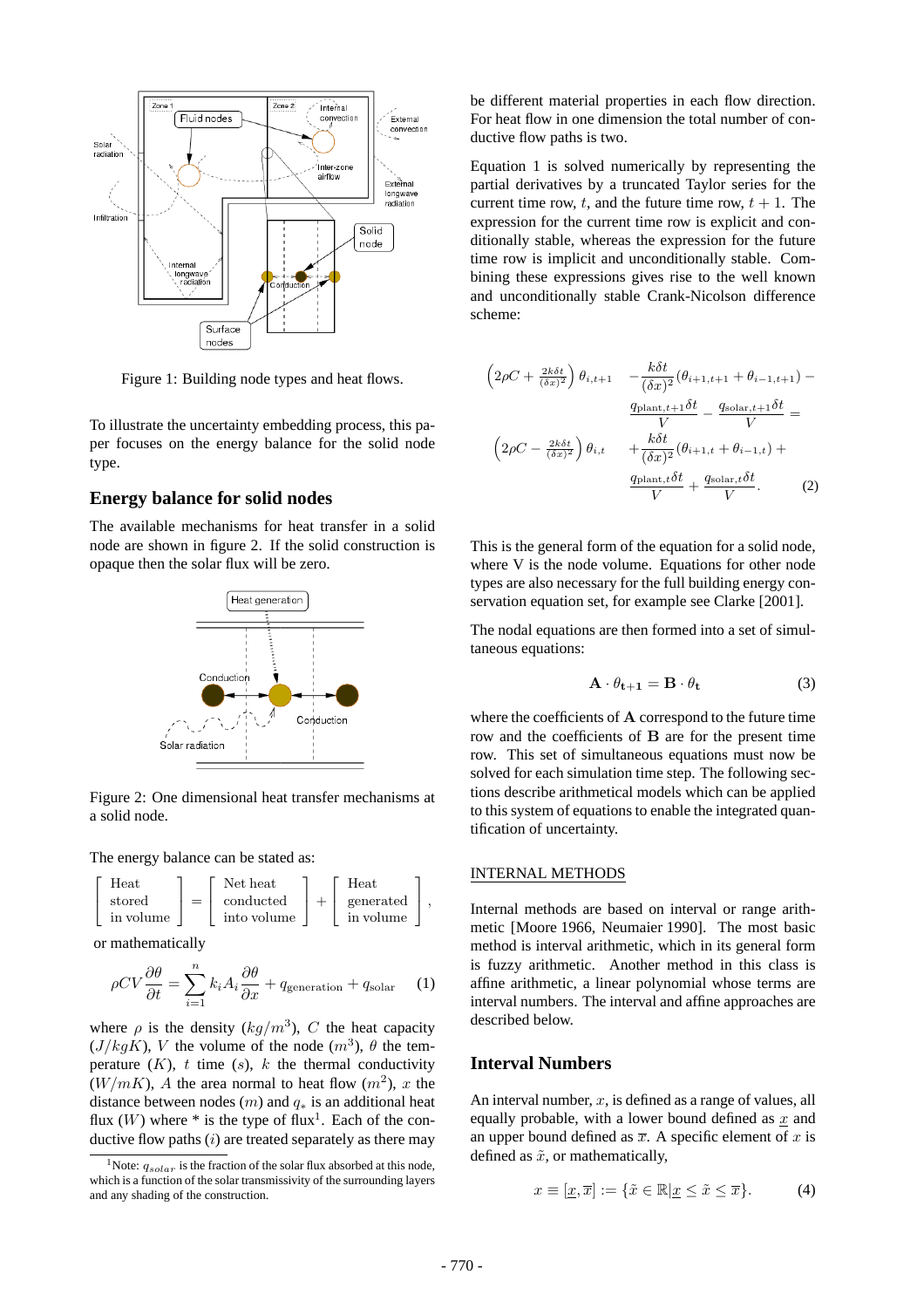Table 1: Interval multiplication  $(xy)$ 

|            | y>0                                            | $y \ni 0$                                                     | $y \leq 0$                     |
|------------|------------------------------------------------|---------------------------------------------------------------|--------------------------------|
| x > 0      | $ xy,\overline{xy} $                           | $[\overline{xy}, \overline{xy}]$                              | $\overline{xy}, \overline{xy}$ |
| $x \ni 0$  | $\left[ \underline{xy}, \overline{xy} \right]$ | $\left[\min(\underline{x}\overline{y},\overline{x}y),\right]$ | $\overline{xy}, \overline{xy}$ |
|            |                                                | $\max(\underline{xy}, \overline{xy})$                         |                                |
| $x \leq 0$ | $\vert x\overline{y},\overline{x}y\vert$       | $\lfloor x \overline{y}, xy \rfloor$                          | $\overline{xy}, xy$            |

Table 2: Interval division  $(x/y)$ 

| $[\overline{x}/\overline{y}, \underline{x}/y]$<br>$[x/\overline{y}, \overline{x}/y]$<br>$x \geq 0$<br>$[\underline{x}/\underline{y}, \overline{x}/y]$<br>$[\overline{x}/\overline{y}, \underline{x}/\overline{y}]$<br>$x \ni 0$ |            | y>0                                                      | < 0                                                       |
|---------------------------------------------------------------------------------------------------------------------------------------------------------------------------------------------------------------------------------|------------|----------------------------------------------------------|-----------------------------------------------------------|
|                                                                                                                                                                                                                                 |            |                                                          |                                                           |
|                                                                                                                                                                                                                                 |            |                                                          |                                                           |
|                                                                                                                                                                                                                                 | $x \leq 0$ | $\left[\underline{x}/y,\overline{x}/\overline{y}\right]$ | $\left[\overline{x}/y, \underline{x}/\overline{y}\right]$ |

## *Binary functions*

The binary operators,  $\circ := \{+, -, *, /\}$  can be applied to intervals where the largest interval resulting from the binary operation is to be found:

$$
x \circ y := \{ \tilde{x} \circ \tilde{y} | \tilde{x} \in x, \tilde{y} \in y \}
$$
 (5)

for all x,y defined in the set of real interval numbers. This restricts the division function to exclude any interval where  $0 \in y$ . Representing the interval numbers x and y as  $x = [\underline{x}, \overline{x}]$  and  $y = [y, \overline{y}]$ , equation 5 can be expanded as follows

$$
x \circ y := \Box \{ \underline{x} \circ \underline{y}, \underline{x} \circ \overline{y}, \overline{x} \circ \underline{y}, \overline{x} \circ \overline{y} \} \tag{6}
$$

where  $\Box$  is a function describing the set containing the four calculated values. It is possible to calculate the end points of  $\Box$  directly in most cases. For addition and subtraction see equations 7, for multiplication see table 1, and for division see table 2.

$$
x + y = [x + y, \overline{x} + \overline{y}]
$$
  

$$
x - y = [x - \overline{y}, \overline{x} - y]
$$
 (7)

# **Affine arithmetic**

The affine model is a linear transformation of the uncertain quantity where the uncertainty associated with the data is held as a separate token (e.g.  $\pi$  could be represented as  $3 \leq \pi \leq 4$  or  $3.5 + 0.5\epsilon_1$ , where  $\epsilon_1$  is the first uncertainty token and  $\epsilon_1 = [-1, 1]$ ; each value of the number is equally likely between the limits of the range as in interval arithmetic [Stolfi and de Figueiredo 1997]. Again the underlying arithmetical operations have to be redefined.

## *Affine Numbers*

An affine number,  $\hat{x}$ , is defined as a range of values, all equally probable, via a first-degree polynomial. A specific element of  $\hat{x}$  is defined as  $\tilde{x}$ , or mathematically

$$
\tilde{x} := \hat{x} = x_0 + x_1 \epsilon_1 + x_2 \epsilon_2 + \dots + x_n \epsilon_n. \tag{8}
$$

The  $x_i$  for  $i \geq 1$  are uncertainty coefficients (*e.g.* if  $\tilde{x}$ represented conductivity then  $x_0$  would be the average conductivity and  $x_i$  for  $i \geq 1$  would be the uncertainty due to temperature, moisture content  $etc$ ) and the  $\epsilon_i$  are defined as the interval  $[-1, 1]$ . Each  $\epsilon_i$  can thus assume any value between  $-1$  and 1, the overall uncertainty in x being the linear combination of these uncertainties.

Each  $x_i$  represents an independent source of uncertainty, either inherently associated with the data or as a result of a calculation, *e.g.* round-off error. Clearly this representation will result in more complicated arithmetic than ordinary interval arithmetic.

The total uncertainty in an affine number is the sum of the uncertainty tokens,

$$
\sum_{i=1}^{N} |x_i|,
$$

and the effect of the individual sources of uncertainty is the magnitude of each uncertainty token,  $x_i$ .

#### *Affine operations*

An affine operation is an operation which can be expanded into an affine combination of the uncertainty tokens:

$$
\hat{x} \circ \hat{y} = x_0 \circ y_0 + \sum_{i=1}^{N} (x_i \circ y_i) \epsilon_i, \tag{9}
$$

where  $N$  is the greatest number of uncertainty tokens in  $x$  and  $y$ . Also note that it is not necessary for all uncertainty tokens to be defined. Three instances of the above are addition, subtraction and multiplication by a constant:

$$
x + y = (x_0 + \sum_{i=1}^{N} x_i \epsilon_i) + (y_0 + \sum_{j=1}^{N} y_j \epsilon_j)
$$
  
\n
$$
= x_0 + y_0 + \sum_{k=1}^{N} (x_k \epsilon_k + y_k \epsilon_k), \quad (10)
$$
  
\n
$$
x - y = (x_0 + \sum_{i=1}^{N} x_i \epsilon_i) - (y_0 + \sum_{j=1}^{N} y_j \epsilon_j)
$$
  
\n
$$
= x_0 - y_0 + \sum_{k=1}^{N} (x_i \epsilon_k - y_i \epsilon_k), \quad (11)
$$
  
\n
$$
\alpha x = \alpha (x_0 + \sum_{i=1}^{N} x_i \epsilon_i)
$$
  
\n
$$
= \alpha x_0 + \sum_{k=1}^{N} \alpha x_i \epsilon_k.
$$
  
\n(12)

For example:

$$
\hat{x} = 10 + 4\epsilon_1 - 2\epsilon_3,\n\hat{y} = 3 + 1\epsilon_1 + 4\epsilon_2,\n\hat{x} + \hat{y} = 13 + 5\epsilon_1 + 4\epsilon_2 - 2\epsilon_3.
$$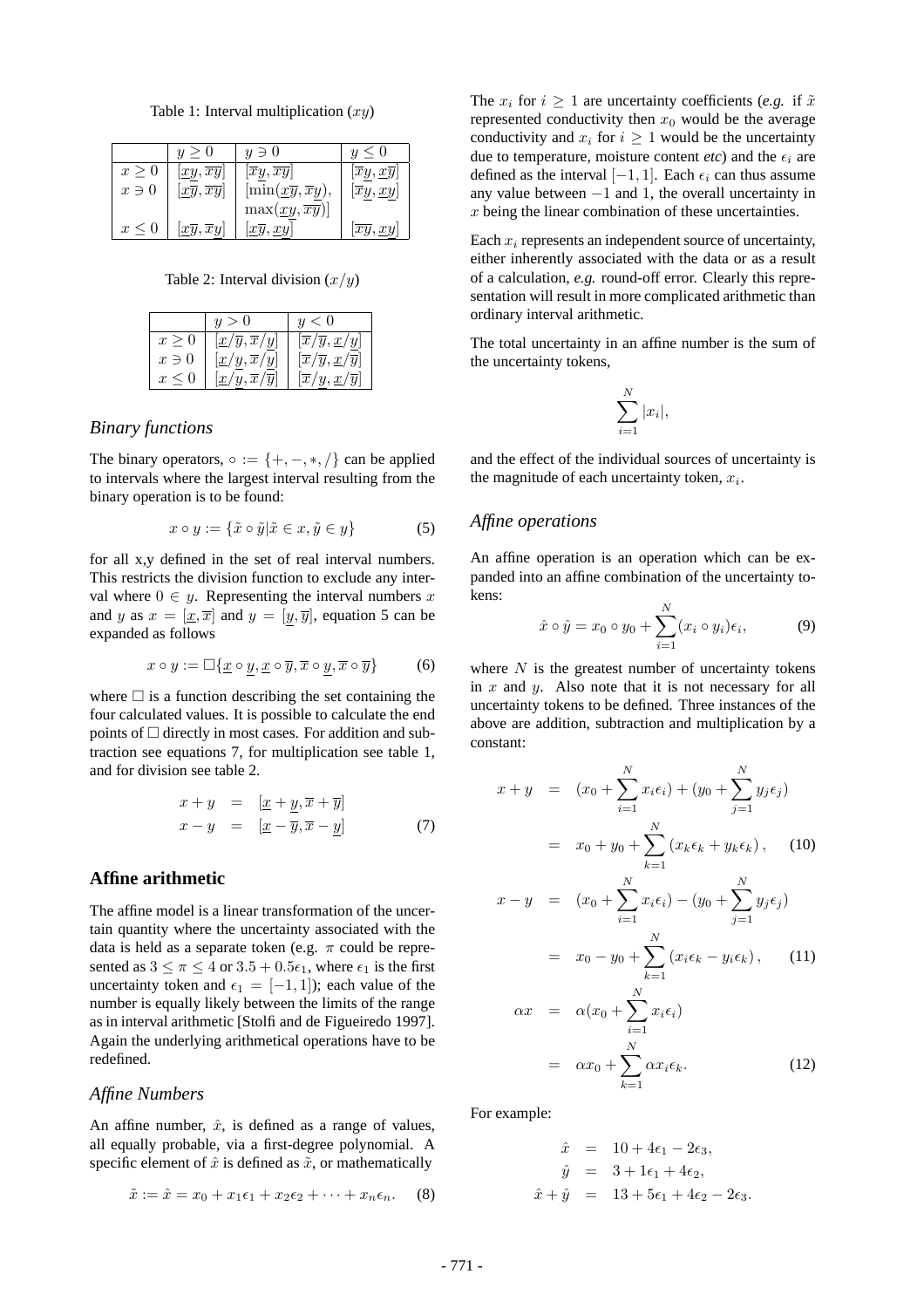Note that the uncertainty tokens can cancel themselves out, *e.g.*  $(\hat{y} - \hat{x}) + \hat{x} = \hat{y}$ , which was not the case for interval arithmetic. This is useful for numerical techniques and equation sets, for example equation 2.

### *Non-affine operations*

A non-affine operation is a function which cannot be expressed as affine combinations of the uncertainty tokens, *e.g.* multiplication of two affine numbers results in a series of quadratic terms. The process to follow is to map the solution to an affine number; thus the series of quadratic terms becomes a new uncertainty token:

$$
\hat{x} \circ \hat{y} = x_0 \circ y_0 + \sum_{i=1}^{N} (x_i \circ y_i)\epsilon_i + \delta \epsilon_{N+1}.
$$
 (13)

Note the inclusion of the new uncertainty token (cf. equation 9). This new uncertainty token is now defined to be independent of all of the other uncertainty tokens: this is clearly not the case so the evaluation of the non affine operation should produce the best solution possible in terms of minimizing this new term.

#### *Multiplication of affine numbers*

The multiplication of two affine numbers results in a quadratic term:

$$
\hat{x} \cdot \hat{y} = \left(x_0 + \sum_{i=1}^N x_i \epsilon_i\right) \cdot \left(y_0 + \sum_{j=1}^N y_j \epsilon_j\right)
$$

$$
= x_0 \cdot y_0 + \sum_{i=1}^N (x_0 y_i + y_0 x_i) \epsilon_i
$$

$$
+ \left(\sum_{i=1}^N x_i \epsilon_i\right) \cdot \left(\sum_{i=1}^N y_i \epsilon_i\right). \tag{14}
$$

The quadratic term

$$
Q = \left(\sum_{i=1}^{N} x_i \epsilon_i\right) \cdot \left(\sum_{i=1}^{N} y_i \epsilon_i\right)
$$

$$
= \sum_{i=1}^{N} \sum_{j=1}^{N} x_i y_j \epsilon_i \epsilon_j \qquad (15)
$$

is approximated. The best approximation [Stolfi and de Figueiredo 1997] is a constant function of the maximum and minimum values of the quadratic. If

$$
\begin{array}{rcl} a & = & \max Q \\ b & = & \min Q \end{array}
$$

then the approximation is

$$
Q \approx \frac{a+b}{2} + \frac{b-a}{2} \epsilon_{N+1}
$$
  
=  $\gamma + \delta \epsilon_{N+1}$  (16)

where  $\gamma = \frac{a+b}{2}$ ,  $\delta = \frac{b-a}{2}$ , and  $\epsilon_{N+1}$  is a new uncertainty token. The affine approximation of multiplication becomes

$$
\hat{x} \cdot \hat{y} = x_0 \cdot y_0 + \gamma + \sum_{i=1}^{N} (x_0 y_i + y_0 x_i) \epsilon_i + \delta \epsilon_{N+1}.
$$
 (17)

Due to the difficulty of calculating the bounds of the quadratic term, it is usually estimated as [Stolfi and de Figueiredo 1997]

$$
Q \approx \left(\sum_{i=1}^{N} |x_i| \cdot |y_i|\right) \epsilon_{N+1}.\tag{18}
$$

The resulting affine approximation of multiplication becomes

$$
\hat{x} \cdot \hat{y} = x_0 \cdot y_0 + \sum_{i=1}^{N} (x_0 y_i + y_0 x_i) \epsilon_i + Q \epsilon_{N+1}.
$$
 (19)

Division is achieved by using a min-range approximation to calculating the reciprocal of the devisor and then multiplying the result as described above. This method produces two new uncertainty tokens, which are uncorrelated to the existing terms as described elsewhere [Stolfi and de Figueiredo 1997].

#### **Implementation of internal methods**

The internal methods require only a single simulation to quantify the individual and overall effects. It was found when forming the energy balance equation set, that correlations between the source of uncertainty and the equation terms should be maintained. This is necessary so that uncertain parameters have the same value when used in different terms in the equation set. For example, the uncertainty in conduction into and out of a homogeneous control volume will be correlated because the uncertainty is related to the materials properties. Note that conductivity appears in four terms in equation 2.

Only affine arithmetic accounts for these correlations. To achieve this, uncertainty considerations are embodied within the underlying conservation equations using a first order polynomial representation of uncertainty. This polynomial is formed from the mean value of the parameter with the individual uncertainties defined as separate terms. Each uncertainty term is represented by an interval number. The resulting predictions (state variables) are likewise represented by affine numbers.

Recall the general equation for transient conduction at a solid node (equation 2). This equation is now extended to include uncertainties through the use of affine arithmetic.

The fundamental energy balance for the node is unchanged since no new energy flow paths are created. However, the physical properties affecting the energy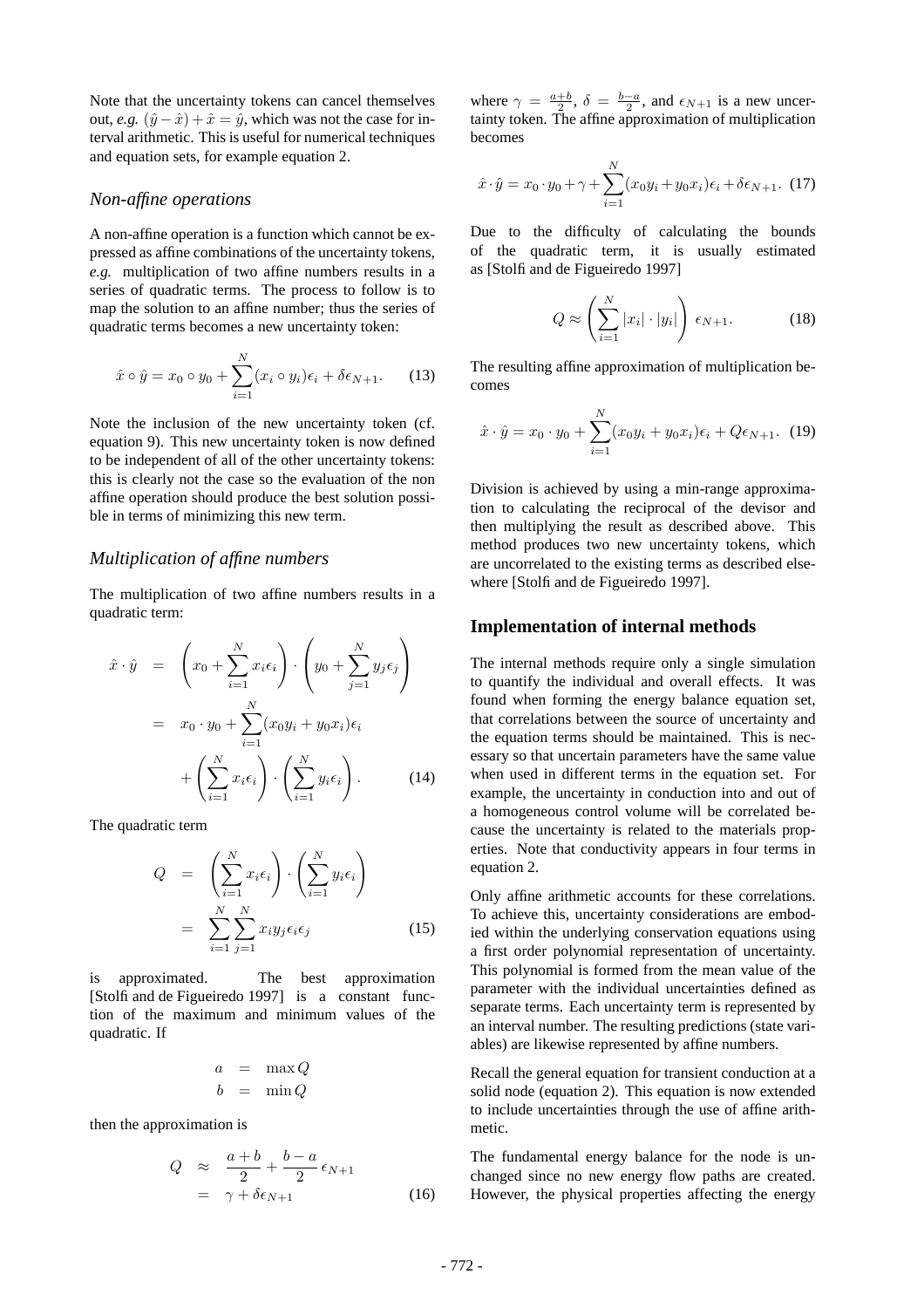$$
\left(2(\rho_{i,0}+\sum_{j=1}^{\nu}\rho_{i,j}\epsilon_{j})(C_{i,0}+\sum_{j=1}^{\nu}C_{i,j}\epsilon_{j})+\frac{2(k_{i,0}+\sum_{j=1}^{\nu}k_{i,j}\epsilon_{j})\delta t}{(\delta x_{i,0}+\sum_{j=1}^{\nu}\delta x_{i,j}\epsilon_{j})^{2}}\right)(\theta_{i,t+1,0}+\sum_{j=1}^{\nu}\theta_{i,t+1,j}\epsilon_{j})
$$
\n
$$
-\frac{(k_{i,0}+\sum_{j=1}^{\nu}k_{i,j}\epsilon_{j})\delta t}{(\delta x_{i,0}+\sum_{j=1}^{\nu}\delta x_{i,j}\epsilon_{j})^{2}}\left((\theta_{i+1,t+1,0}+\sum_{j=1}^{\nu}\theta_{i+1,t+1,j}\epsilon_{j})+(\theta_{i-1,t+1,0}+\sum_{j=1}^{\nu}\theta_{i-1,t+1,j}\epsilon_{j})\right)
$$
\n
$$
-\frac{(q_{\text{plant},i,t+1,0}+\sum_{j=1}^{\nu}q_{\text{plant},i,t+1,j}\epsilon_{j})\delta t}{(V_{i,0}+\sum_{j=1}^{\nu}V_{i,j}\epsilon_{j})}-\frac{(q_{\text{ solar},i,t+1,0}+\sum_{j=1}^{\nu}q_{\text{ solar},i,t+1,j}\epsilon_{j})\delta t}{(V_{i,0}+\sum_{j=1}^{\nu}V_{i,j}\epsilon_{j})}=\n\left(2(\rho_{i,0}+\sum_{j=1}^{\nu}\rho_{i,j}\epsilon_{j})(C_{i,0}+\sum_{j=1}^{\nu}C_{i,j}\epsilon_{j})-\frac{2(k_{i,0}+\sum_{j=1}^{\nu}k_{i,j}\epsilon_{j})\delta t}{(\delta x_{i,0}+\sum_{j=1}^{\nu}\delta x_{i,j}\epsilon_{j})^{2}}\right)(\theta_{i,t,0}+\sum_{j=1}^{\nu}\theta_{i,t,j}\epsilon_{j})
$$
\n
$$
+\frac{(k_{i,0}+\sum_{j=1}^{\nu}k_{i,j}\epsilon_{j})\delta t}{(\delta x_{i,0}+\sum_{j=1}^{\nu}\delta x_{i,j}\epsilon_{j})^{2}}\left((\theta_{i+1,t,0}+\sum_{j=1}^{\nu}\theta_{i+1,t,j}\epsilon_{j})+(\theta_{i-1,t,0}+\sum_{j=
$$

transfer mechanisms are now functions of their inherent uncertainties. Recalling the definition of an affine number, the representation of an uncertain conductivity, for example, at node  $i$  is given by

$$
k_i = k_{i,0} + \sum_{j=1}^{\nu} k_{i,j} \epsilon_j
$$

where  $k_{i,0}$  is the average value of conductivity and  $k_{i,j} \epsilon_j$ represents the variation in conductivity due to each of  $\nu$  sources of uncertainty. Likewise, all other terms in equation 2 can be represented in their affine forms. The length of time step,  $\delta t$ , is imposed on the solution process by the user and as such has no associated uncertainty. All of the remaining parameters are functions of the building being modelled:

- $\rho$ , C and k are properties of the materials and are susceptible to measurement errors and uncertainties due to moisture content *etc*;
- $\delta x$  is the thickness of the element and is subject to measurement errors and construction uncertainties (likewise the volume,  $V$ , of the node); and
- the various fluxes are also uncertain, *e.g.* plant losses might be less than or greater than expected, and solar gain will reduce over time due to the accumulation of a dirt film on the glazing. The magnitude of these uncertainties will be calculated elsewhere, *e.g.* during the calculation of the solar flux absorbed/ transmitted by/ through the glazing.

As a result of these uncertainties, the temperature of the node will itself be uncertain. The end result is that equation 2 becomes equation 20.

As can be seen in equation 20 the uncertain parameters are now represented by affine numbers. The state variable,  $\theta$ , is likewise represented in an affine form. In this manner the uncertainty in the parameters will be accounted for during a simulation and will be quantified in the state variables.

This is the general conservation equation for a solid node with uncertainties included. It should be noted that for any given set of values for the uncertainty tokens  $(\epsilon_i)$ , equation 20 reduces to equation 2. Recall that the numbering of uncertainty tokens is consistent throughout the model and therefore uncertainty tokens for all properties can be related. For example, if density and specific heat capacity have a magnitude associated with uncertainty token  $j$  then both properties are implicitly defined as being correlated. If an uncertainty is not applicable to a parameter then its magnitude is zero.

### VERIFICATION OF THE AFFINE MODEL

Two simulation programs were used to verify the affine approach to uncertainty modelling:

- 1. one using the original ESP-r program; and
- 2. the other embodying an affine representation.

For both simulation programs the model used was simulated with and without uncertainties applied. Recall that the affine approach only requires a single simulation for a given set of uncertainties compared with the multiple simulations required by external methods for the same set of uncertainties.

# **CEN standard conduction test**

This test requires the prediction of internal air temperatures inside a  $1m^3$  zone at several time intervals after a step change has been made to the ambient air temperature [CEN 1997]. Three different constructions were tested. In each test all surfaces in the zone were given the same construction. The material properties used within the tests are shown in table 3. Each surface in the zone has identical boundary conditions.

The zone is subjected to a step change of  $10°C$  in ambient air temperature as depicted in figure 3 and the change in internal air temperature is recorded.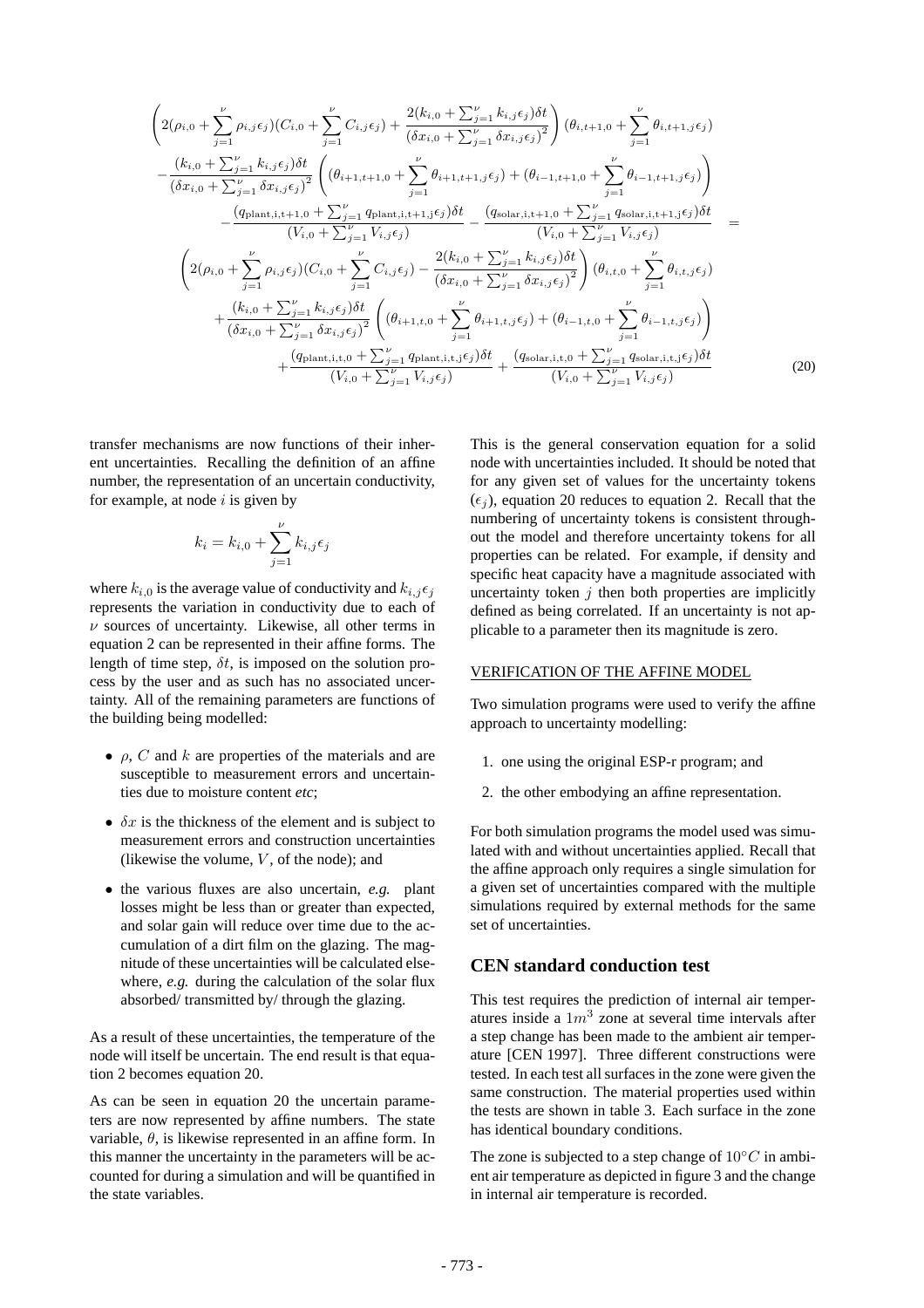Table 3: Constructions used in tests.

| Material   | Conductivity | Density         | Specific heat | Layer     |
|------------|--------------|-----------------|---------------|-----------|
|            |              |                 | capacity      | thickness |
|            | k(W/mK)      | $\rho (kg/m^3)$ | C(kJ/kgK)     | s(m)      |
| Render     | 1.20         | 2000            | 1.0           | 0.20      |
| Insulation | 0.04         | 50              | 1.0           | 0.10      |
| Paper      | 0.14         | 800             | 1.5           | 0.005     |



Figure 3: Variation of ambient air temperature.

# **Results without uncertainties**

The initial simulations were run without uncertainties defined. This simple inter-model comparison was used to verify the affine model. As can be seen in tables 4 and 5, and figure 4, the affine model compares favourably with the ESP-r solution without uncertainties.

#### **Results with uncertainties**

A systematic test of the effects of including uncertainties was undertaken. A factorial design provides the best test methodology as all possible combinations of the test states are analysed. Such a process involves many tests for all possible parameters and their combinations. The following test sequence was devised.

- 1. Test each parameter individually at uncertainties of 1%, 5% and 10%.
- 2. Test combinations of two parameters at the same uncertainty levels.
- 3. Continue with more parameters being included.

There are only three parameters that are available for assigning uncertainties in the base case model: conductivity, heat capacity (either the density or specific heat capacity) and thickness. In total 64 simulations were executed and analysed. This includes the simulation with zero uncertainty in all parameters: the remaining 63 simulations are reported elsewhere [Macdonald 2002].

Table 4: Affine solution without uncertainty.

| Time           | Case  |                             |       |  |
|----------------|-------|-----------------------------|-------|--|
| (hours)        |       | $\mathcal{D}_{\mathcal{A}}$ | 3     |  |
|                | 20.02 | 21.43                       | 27.65 |  |
| $\mathfrak{D}$ | 20.10 | 25.10                       | 29.97 |  |
| 6              | 21.29 | 29.60                       | 30.00 |  |
| 12             | 23.44 | 29.99                       | 30.00 |  |
| 24             | 26.36 | 30.00                       | 30.00 |  |
| 120            | 29.97 | 30.00                       | 30.00 |  |
| $\infty$       | 29.97 | 30.00                       | 30.00 |  |

Table 5: Original ESP-r predictions without uncertainty.

| Time           | Case  |       |       |  |
|----------------|-------|-------|-------|--|
| (hours)        |       | 2     | 3     |  |
|                | 19.99 | 21.35 | 27.80 |  |
| $\mathfrak{D}$ | 20.04 | 25.14 | 29.96 |  |
| 6              | 21.31 | 29.61 | 29.99 |  |
| 12             | 23.48 | 29.98 | 29.99 |  |
| 24             | 26.37 | 29.99 | 29.99 |  |
| 120            | 29.99 | 29.99 | 29.99 |  |



Figure 4: Air temperature for standard tests.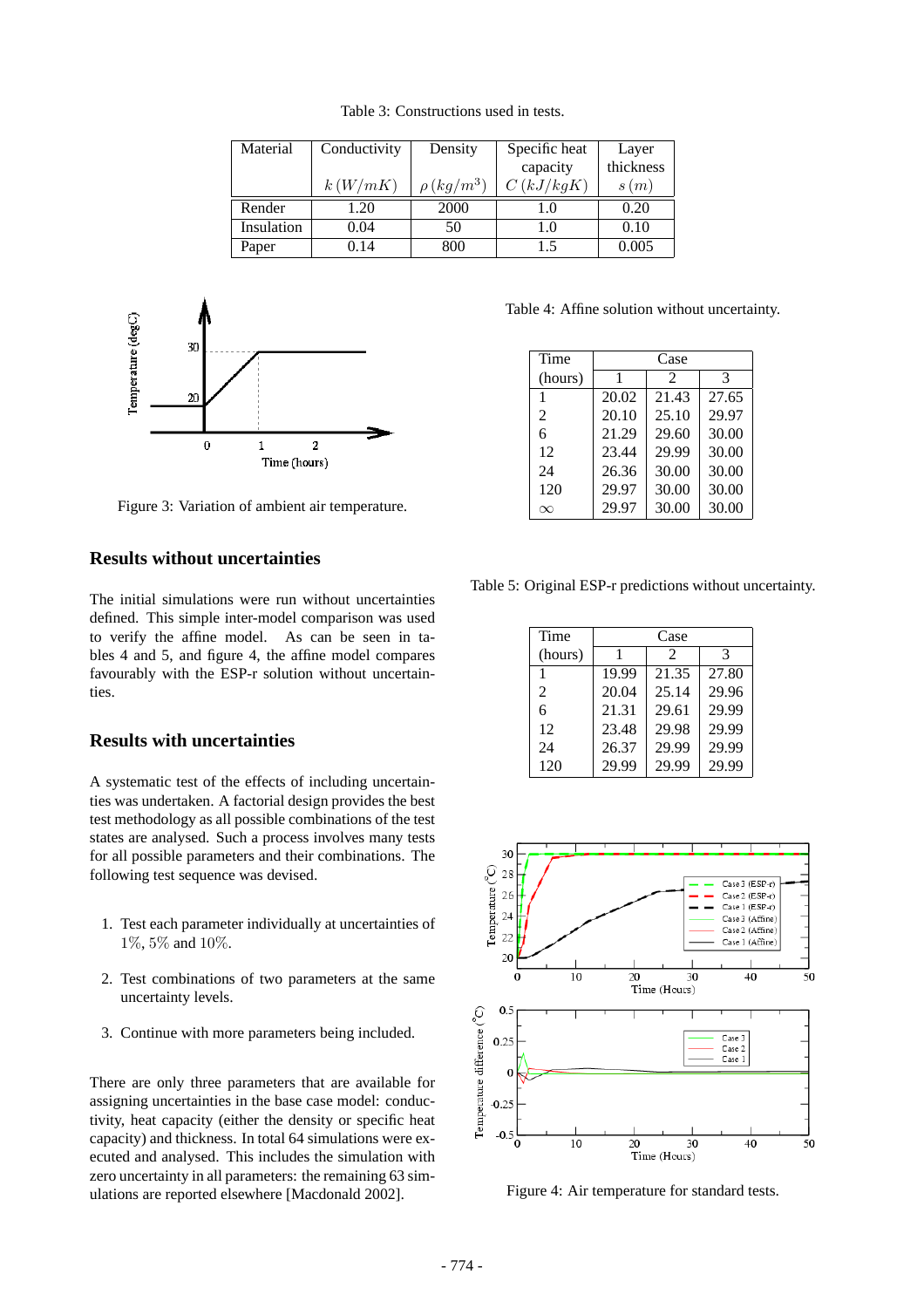

Figure 5: Air temperature for case 2.

The results may be summarised as follows.

- 1. Fully converged: the individual uncertainty tokens and the sum of the uncertainty tokens tend to zero as the simulation time tends to infinity for all three cases, for example table 6. Two simulations fall into this category and are discussed below.
- 2. Partially converged: the individual uncertainty tokens converge but the sum of the tokens does not, *i.e.* individual effects are quantified but the overall uncertainty is not, for example see figure 5. Fifty of the simulations fall into this category.
- 3. Divergent solutions: neither the individual uncertainty tokens nor the sum of the tokens converge, *i.e.* both individual and overall effects are not quantified. Eleven simulations fall into this category.

The reasons for non-convergence (partial in case 2 and full in case 3) are mainly due to non-affine operations, which introduce new uncertainty terms that are uncorrelated to existing terms. Methods to minimise the size of these new terms are currently being sought.

A typical example from the fully converged category is now discussed and compared with results from appropriate external methods.

# **Discussion**

The results from a fully converged solution are presented in table 6. As can be seen, for each case the uncertainty token  $\theta_{con}$  and the sum of the uncertainty tokens (these include the results of non affine operations) tends to zero as time tends to infinity. These results are commensurate with expectations of the behaviour of the physical system.



Figure 6: Air temperature for case 1.

If the conductivity were to increase by 1% then  $\epsilon_{con} = 1$ and the resulting air temperatures would then be  $\theta_0$  +  $\theta_{con}$  at all times. This is a sensible result. The value of  $\theta_{con}$  represents the uncertainty in temperature due to the first order effects of the uncertainty in conductivity. The total uncertainty includes the effects due to non affine operations. As expected, the total uncertainty is greater than the first order effects. It should also be observed that the integrity of the physical system is maintained, *i.e.* no temperatures greater than  $30\degree C$  are possible for all values of  $\epsilon_i$  and the uncertainty in temperature reduces to zero as the system reaches steady state. Finally, if the uncertainty in conductivity was zero (*i.e.*  $\epsilon_{con} = 0$ ) then the same results as the simulation without uncertainty are achieved (table 4).

Differential and Monte Carlo analyses were undertaken to enable a comparison with the above results (these methods are already integrated within ESP-r and have been described previously [Macdonald and Strachan 2001]). Table 7 shows the results of these simulations: the  $\delta\theta^+$  and  $\delta\theta^$ values relate to the differential analysis and the  $\sigma$  values relate to the Monte Carlo analysis; as expected the two analysis methods produce effectively the same results. As can be seen in figure 6 the total affine error  $(\sum |\theta_i|)$ is of the same magnitude as the standard deviation predicted by an 80 run Monte Carlo analysis. The individual effect of the uncertainty in conductivity ( $\theta_{con}$ in table 6) is also similar to the variation predicted by the differential analysis ( $\delta\theta^+$  and  $\delta\theta^-$  in table 7).

From these data it can be concluded that the affine solution shows good agreement with the traditional external methods.